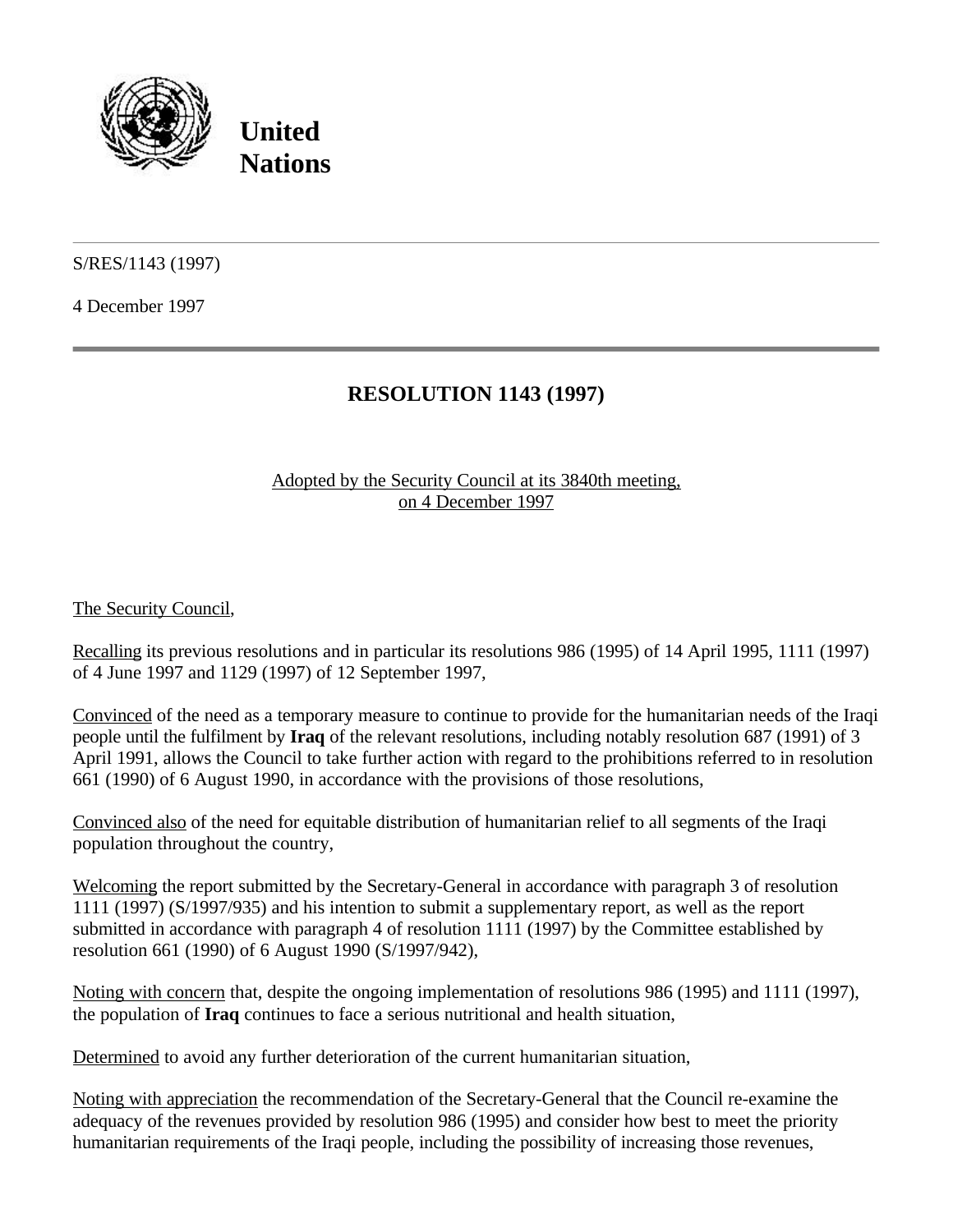Noting also with appreciation the Secretary-General's intention to include in his supplementary report recommendations on ways to improve the processing and supply of humanitarian goods under resolution 986 (1995),

Welcoming the efforts made by the Committee established by resolution 661 (1990) to refine and clarify its working procedures and encouraging the Committee to go further in that direction in order to expedite the approval process,

Reaffirming the commitment of all Member States to the sovereignty and territorial integrity of **Iraq**,

Acting under Chapter VII of the Charter of the United Nations,

1. Decides that the provisions of resolution 986 (1995), except those contained in paragraphs 4, 11 and 12, shall remain in force for another period of 180 days beginning at 00.01 hours, Eastern Standard Time, on 5 December 1997;

2. Further decides that the provisions of the distribution plan in respect of goods purchased in accordance with resolution 1111 (1997) shall continue to apply to foodstuffs, medicine and health supplies purchased in accordance with this resolution pending the Secretary-General's approval of a new distribution plan, to be submitted by the Government of **Iraq** before 5 January 1998;

3. Further decides to conduct a thorough review of all aspects of the implementation of this resolution 90 days after the entry into force of paragraph 1 above and again prior to the end of the 180-day period, on receipt of the reports referred to in paragraphs 4 and 5 below, and expresses its intention, prior to the end of the 180-day period, to consider favourably renewal of the provisions of this resolution, provided that the reports referred to in paragraphs 4 and 5 below indicate that those provisions are being satisfactorily implemented;

4. Requests the Secretary-General to report to the Council 90 days after the date of entry into force of paragraph 1 above, and again prior to the end of the 180-day period, on the basis of observation by United Nations personnel in **Iraq**, and on the basis of consultations with the Government of **Iraq**, on whether **Iraq** has ensured the equitable distribution of medicine, health supplies, foodstuffs, and materials and supplies for essential civilian needs, financed in accordance with paragraph 8 (a) of resolution 986 (1995), including in his reports any observations he may have on the adequacy of the revenues to meet **Iraq**'s humanitarian needs, and on **Iraq**'s capacity to export sufficient quantities of petroleum and petroleum products to produce the sum referred to in paragraph 1 of resolution 986 (1995);

5. Requests the Committee established by resolution 661 (1990), in close coordination with the Secretary-General, to report to the Council 90 days after the date of entry into force of paragraph 1 above and again prior to the end of the 180-day period on the implementation of the arrangements in paragraphs 1, 2, 6, 8, 9 and 10 of resolution 986 (1995);

6. Welcomes the intention of the Secretary-General to submit a supplementary report, and expresses its willingness, in the light of his recommendations, to find ways of improving the implementation of the humanitarian programme and to take such action over additional resources as needed to meet priority humanitarian requirements of the Iraqi people, as well as to consider an extension of the time-frame for the implementation of this resolution;

7. Requests the Secretary-General to submit his supplementary report to the Council no later than 30